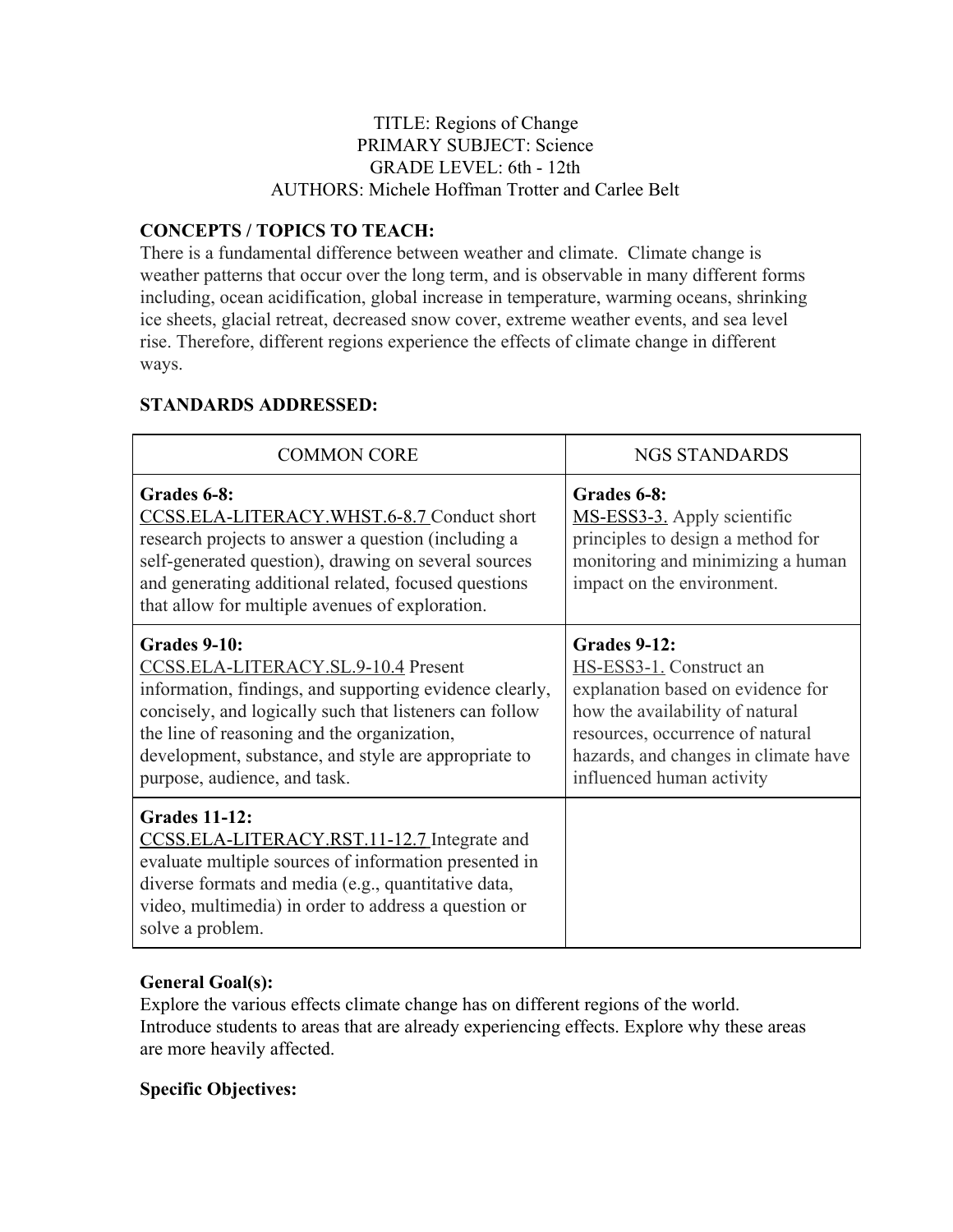Students will use investigative research skills to determine why certain regions are more heavily affected. This activity will allow students to work together to create a collaborative presentation that will allow them to utilize skills in oral presentations, scientific writing, critical thinking, and vocabulary development.

#### **Required Materials:**

- Access to computer or tablet
- Access to printer
- Climate Change Effects Worksheet
- Poster Board
- Markers

#### **Websites for Students Research**

- <https://climate.nasa.gov/effects/>
- <https://www.epa.gov/cre/climate-change-coastal-communities>

#### **Anticipatory Set (Lead in):**

Complete climate change effects worksheet to review the effects of climate change with students.

- Q: Ask students if they think weather is consistent where they live, for example what was the weather like in February this year (and every other year they can remember).
- A: Students answers will vary but may involve extreme weather, higher temps, etc
- Q: Ask students what impacts they think climate variation could have where they live, such as how it might impact plants, or animals.
- A: Some living things will do better, while some might be harmed or move off to different areas.
- Q: Ask students how a ski resort in the mountains would be affected by climate change (this question can incorporate the economic impact to the ski resort owner).
- A: Less snow, warmer temperatures, shorter seasons, less money
- RESOLVE: Several regions across the United States and beyond are already being affected by a variable climate, and it can be seen in different ways across different locations.

## **ACTIVITY**

Students (in groups) will be assigned a region of the world that is affected by climate change and research the effects experienced by assigned region following these steps;

- 1) Students complete "Effects of Climate Change" knowledge review (below).
- 2) Students should locate their assigned area on a map and predict whether it is a place that will be highly affected by a changing climate, and come up with a list of reasons to support their thesis.
- 3) Students should conduct online research about their assigned country to find out what is any impacts of climate change have been reported, and compile a list of their findings.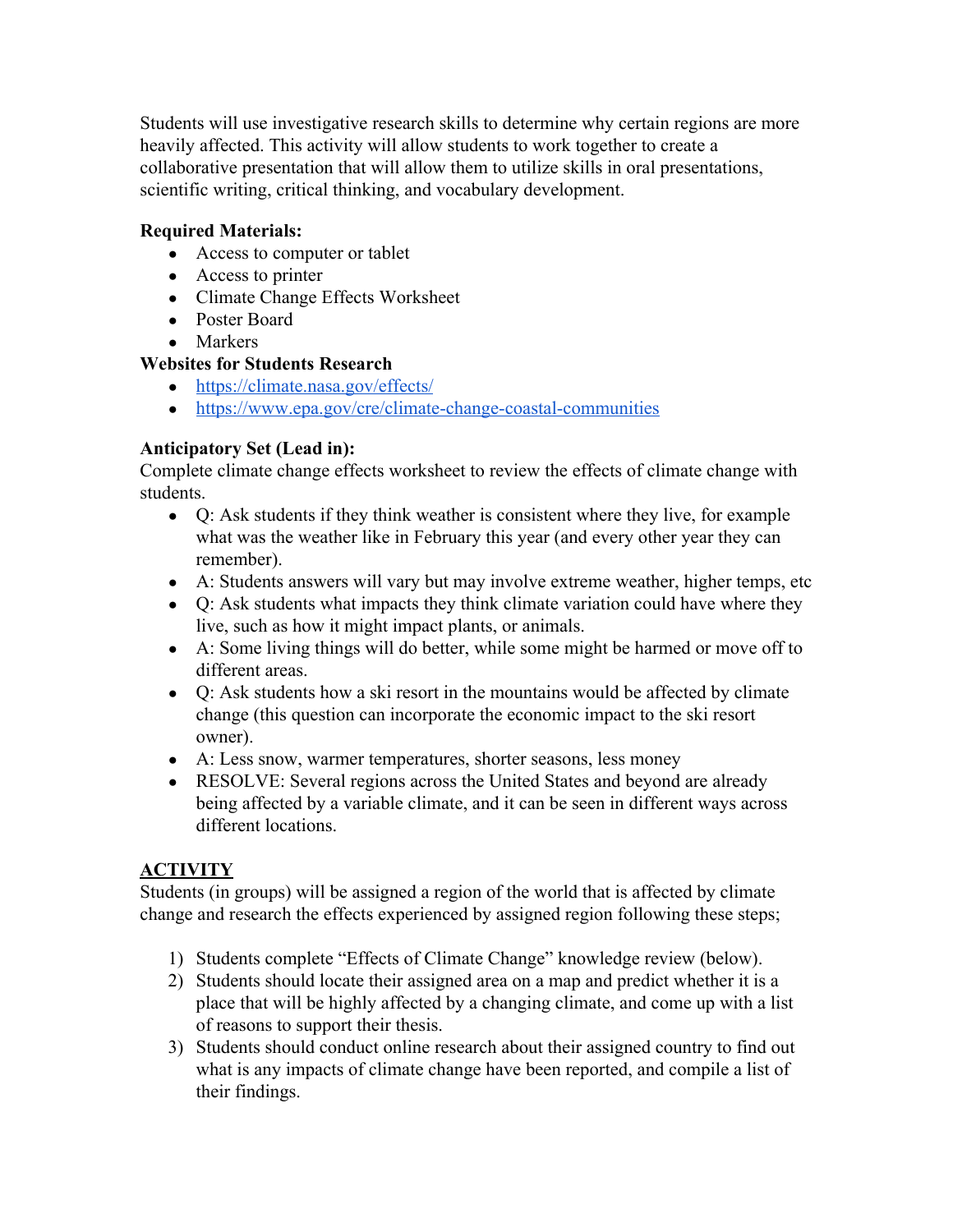- 4) Advanced opportunity: Have students pick five towns that are spread out across their assigned country and collect data on the average daily temperatures and rainfall over a one month time frame, and create a graph with the collected data to compare weather in the five towns.
- 5) Students should share the information they gathered to classmates in a formal or informal presentation.
- 6) Lead a discussion about why there are differences between the locations each team studied.

# **REGIONS TO BE ASSIGNED**

- The Alps
- Haiti
- Mumbai
- Zimbabwe
- Honduras
- United States

# **WRAP UP**

- Have groups present their region to the class
- After presentations, compare and contrast regions and discuss how the response can often vary in developed regions versus underdeveloped regions

# **GLOSSARY OF LESSON TERMS**

- **Climate Change:** Climate change refers to any significant change in the measures of climate lasting for an extended period of time.
- **Carbon Dioxide**: A naturally occurring gas, and also a by-product of burning fossil fuels and biomass, as well as land-use changes and other industrial processes. It is the principal human caused greenhouse gas that affects the Earth's radiative balance.
- Emissions: The release of a substance (usually a gas when referring to the subject of climate change) into the atmosphere.
- **Glacier**: A multi-year surplus accumulation of snowfall in excess of snowmelt on land and resulting in a mass of ice that shows some evidence of movement in response to gravity. A glacier may be on land or in water. Glacier ice is the largest reservoir of freshwater on Earth.
- **Global Warming**: The recent and ongoing global average increase in temperature near the Earth's surface.
- **Greenhouse Effect:** The trapping and build-up of heat in the atmosphere near the Earth's surface caused by greenhouse gases.
- **Greenhouse Gas:** Any gas that absorbs infrared radiation in the atmosphere. Greenhouse gases include, [carbon dioxide](https://www3.epa.gov/climatechange/glossary.html#CO2), [methane,](https://www3.epa.gov/climatechange/glossary.html#Methane) [nitrous oxide,](https://www3.epa.gov/climatechange/glossary.html#N2O) [ozone](https://www3.epa.gov/climatechange/glossary.html#Ozone), [chlorofluorocarbons,](https://www3.epa.gov/climatechange/glossary.html#Chlorofluorocarbons) [hydrochlorofluorocarbons,](https://www3.epa.gov/climatechange/glossary.html#HCFCs) [hydrofluorocarbons](https://www3.epa.gov/climatechange/glossary.html#HFCs), [perfluorocarbons,](https://www3.epa.gov/climatechange/glossary.html#PFCs) [sulfur hexafluoride](https://www3.epa.gov/climatechange/glossary.html#SF6).
- **Ocean Acidification**: Increased concentrations of carbon dioxide in seawater causing a measurable increase in acidity (i.e., a reduction in ocean pH). This may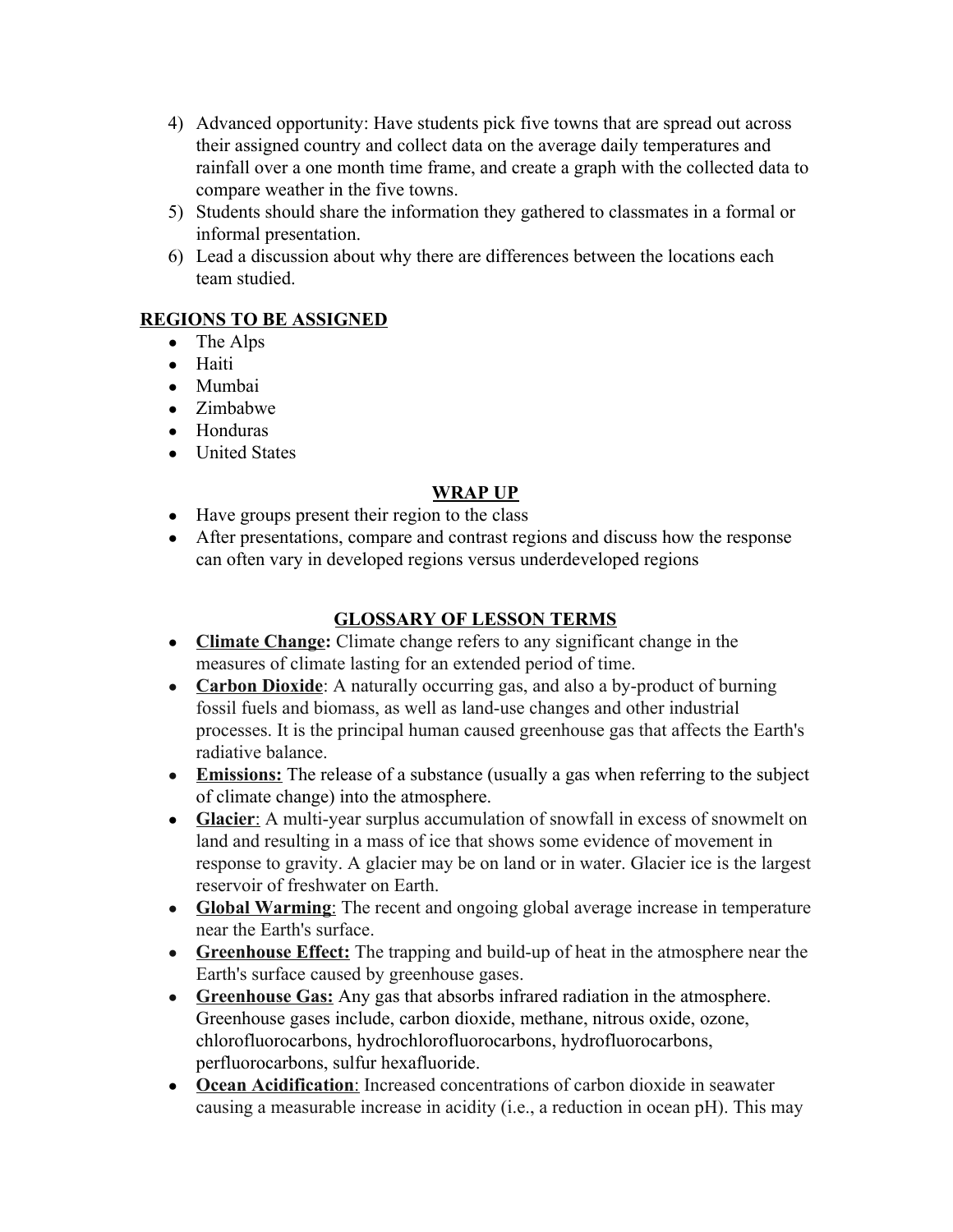lead to reduced calcification rates of calcifying organisms such as corals, mollusks, algae and crustaceans.

#### **Plan for Independent Practice:**

- Further explore how different regions of the United States specifically are affected by climate change.
- Discuss how different governments are responding to climate change.

#### **Suggested Reading:**

National Oceanic and Atmospheric Administration information page; <http://www.noaa.gov/resource-collections/climate-change-impacts>

Time Magazine; Climate Change Could Wreck the Global Economy <http://time.com/4082328/climate-change-economic-impact/>

New York Times: What the Climate Report Says About the Impact of Global Warming <https://www.nytimes.com/2017/11/03/climate/climate-change-impacts.html>

NASA's Climate change pages for kids: <https://climatekids.nasa.gov/menu/weather-and-climate/>

#### **Potential Connections to Other Subjects:**

Language: vocabulary development, scientific writing, literacy Environmental Science: relationships with natural world Ecology: Basic biology, connections to other organisms

#### **Worksheet Key**

- 1. Ocean Acidification
- 2. Decreased Snow Cover
- 3. Warming Oceans
- 4. Extreme Weather
- 5. Global Temperature Rise
- 6. Glacial Retreat
- 7. Sea Level Rise
- 8. Shrinking Ice Sheets

#### **PRESENTATION OUTLINE**

**Assigned Region:** Briefly describe the assigned regions: economy, climate, resources, and food sources.

**Effects:** Describe the specific effects of climate change the region is experiencing

**Why**: Why is this region is more vulnerable to climate change than other regions?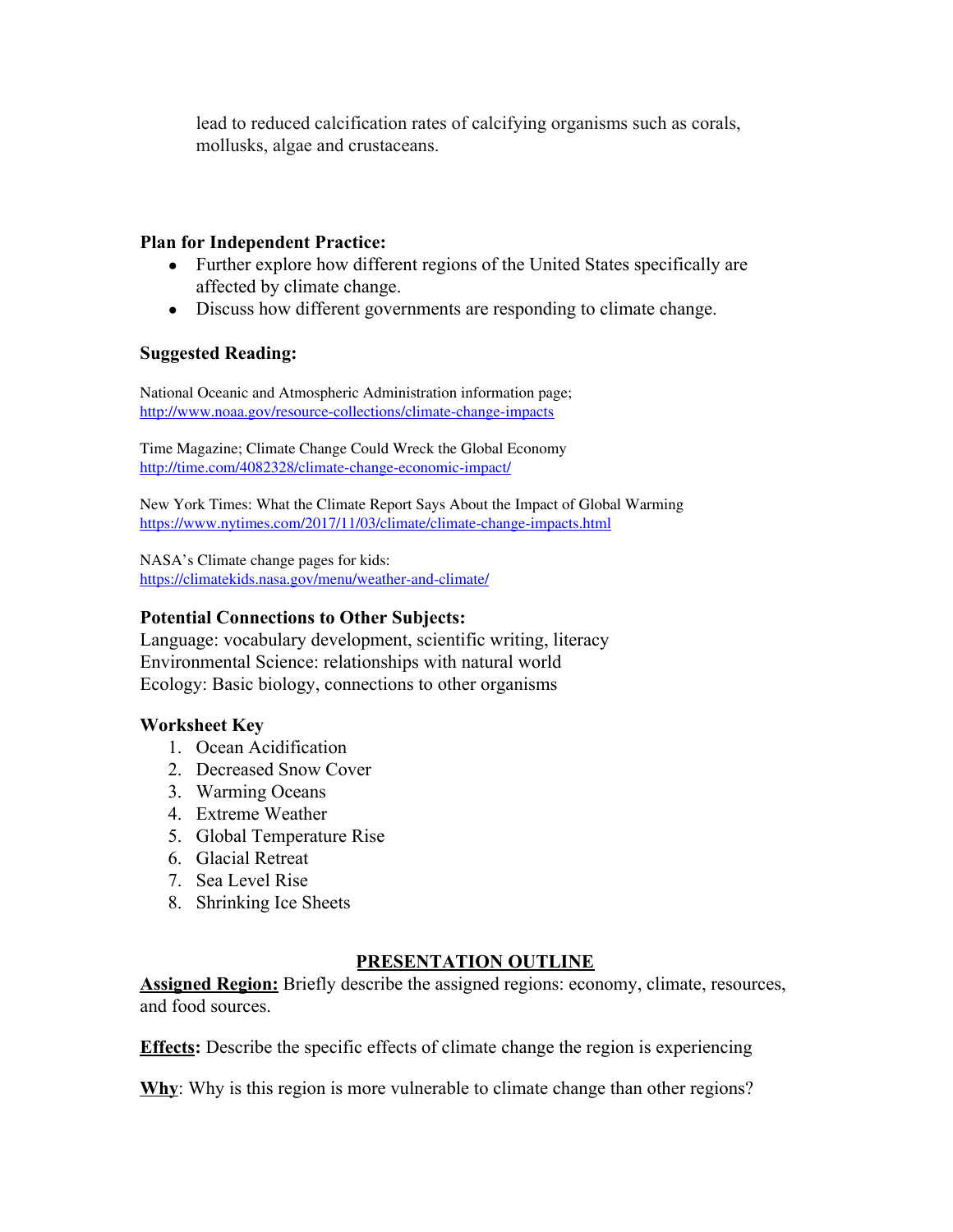**Response:** How is the region adapting or responding to the effects, do they recieve aid from other countries?

**Potential Solutions**: Give a few suggestions for viable solutions for the region

\*Make sure to include a picture for each section

Name: \_\_\_\_\_\_\_\_\_\_\_\_\_\_\_\_\_\_\_\_\_\_\_ Date: \_\_\_\_\_\_\_\_\_\_\_\_\_\_\_\_\_\_\_\_\_\_\_\_

# EFFECTS OF CLIMATE CHANGE

**Instructions:** Using the word bank below, write in the correct term for each definition

| Global Temperature Rise Warming Oceans Glacial Retreat Shrinking Ice Sheets |  |                                     |
|-----------------------------------------------------------------------------|--|-------------------------------------|
| Decreased Snow Cover Sea Level Rise                                         |  | Extreme Weather Ocean Acidification |

1. Significant changes of chemistry in the ocean. The result of humans emitting more carbon dioxide into the atmosphere and being absorbed into the oceans.

2. The amount of snow in Northern Hemisphere is decreasing and snow is melting earlier

3. Oceans are absorbing extra heat in the top 700 meters.

4. Heat waves, drought, floods, hurricanes and winter storms.

\_\_\_\_\_\_\_\_\_\_\_\_\_\_\_\_\_\_\_\_\_\_\_\_\_\_\_\_\_\_\_\_\_\_\_\_\_\_\_\_\_\_\_\_\_\_\_\_

\_\_\_\_\_\_\_\_\_\_\_\_\_\_\_\_\_\_\_\_\_\_\_\_\_\_\_\_\_\_\_\_\_\_\_\_\_\_\_\_\_\_\_\_\_\_\_\_

\_\_\_\_\_\_\_\_\_\_\_\_\_\_\_\_\_\_\_\_\_\_\_\_\_\_\_\_\_\_\_\_\_\_\_\_\_\_\_\_\_\_\_\_\_\_\_\_

\_\_\_\_\_\_\_\_\_\_\_\_\_\_\_\_\_\_\_\_\_\_\_\_\_\_\_\_\_\_\_\_\_\_\_\_\_\_\_\_\_\_\_\_\_\_\_\_

5. The planet's average surface temperature is increasing, largely influenced by the greenhouse effect.

6. The result of higher temperatures and less snowfall. When ice melts more quickly than snowfall can accumulate and form new glacial ice.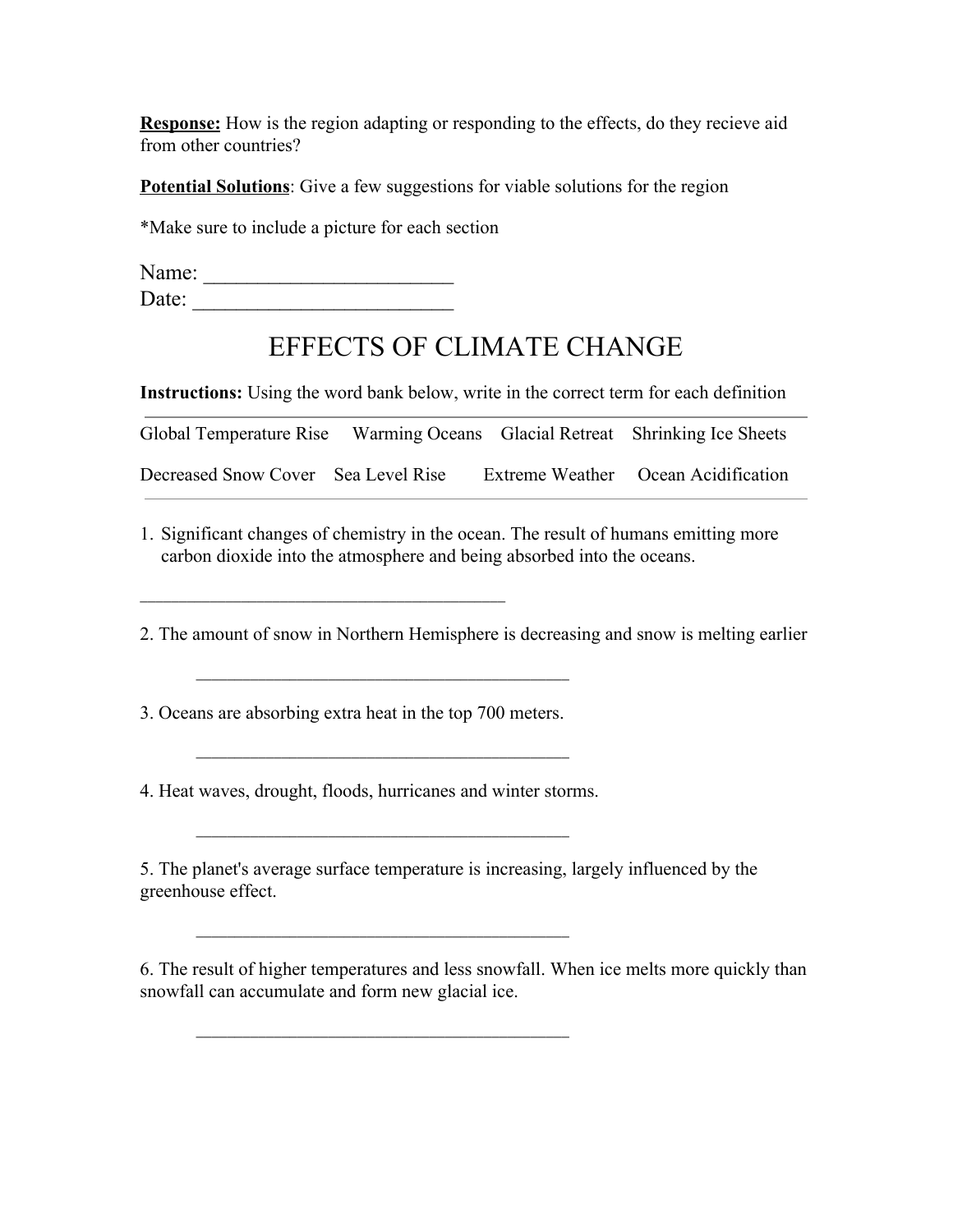7. Caused by warming of ocean and increased melting of land-based ice. Puts coastal regions at risk of experiencing flooding, shoreline erosion, and closer destructive storm surges.

8. Occurs in polar regions and happening at fast-rate. Contributes to sea level rise.

\_\_\_\_\_\_\_\_\_\_\_\_\_\_\_\_\_\_\_\_\_\_\_\_\_\_\_\_\_\_\_\_\_\_\_\_\_\_\_\_\_\_\_\_\_\_\_\_

\_\_\_\_\_\_\_\_\_\_\_\_\_\_\_\_\_\_\_\_\_\_\_\_\_\_\_\_\_\_\_\_\_\_\_\_\_\_\_\_\_\_\_\_\_\_\_\_\_\_\_\_\_\_

TITLE: Climate Change Solutions PRIMARY SUBJECT: Science GRADE LEVEL: 6th - 12th AUTHOR: Carlee Belt

#### **CONCEPTS / TOPICS TO TEACH:**

The burning of fossil fuels such as oil and coal, deforestation, industrialized agriculture and other human activities has increased atmospheric concentration of carbon dioxide by more than a third in the last century. The increased emission of greenhouse gases into the atmosphere traps more heat and affects Earth's climate. It's important for students to understand the greenhouse effect and how human activities are causing increased emissions of greenhouse gasses. It's also necessary for students to grasp that there are ways to approach solutions, varying from a larger scale approach to small habit changes in individuals.

| <b>COMMON CORE</b>                                                                                                                                                                                                              | <b>NGS STANDARDS</b>                                                                                                                               |  |  |
|---------------------------------------------------------------------------------------------------------------------------------------------------------------------------------------------------------------------------------|----------------------------------------------------------------------------------------------------------------------------------------------------|--|--|
| Grades 6-8:<br>CCSS.ELA-LITERACY.WHST.6-8.1.B<br>Support claim(s) with logical reasoning and<br>relevant, accurate data and evidence that<br>demonstrate an understanding of the topic or<br>text, using credible sources.      | Grades 6-8:<br>MS-ESS3-3. Apply scientific principles to<br>design a method for monitoring and<br>minimizing a human impact on the<br>environment. |  |  |
| <b>Grades 9-10:</b><br>CCSS.ELA-LITERACY.WHST.9-10.7<br>Conduct short as well as more sustained<br>research projects to answer a question<br>(including a self-generated question) or<br>solve a problem; narrow or broaden the | MS-ESS3-5. Ask questions to clarify<br>evidence of the factors that have caused the<br>rise in global temperatures over the past<br>century.       |  |  |

#### **STANDARDS ADDRESSED:**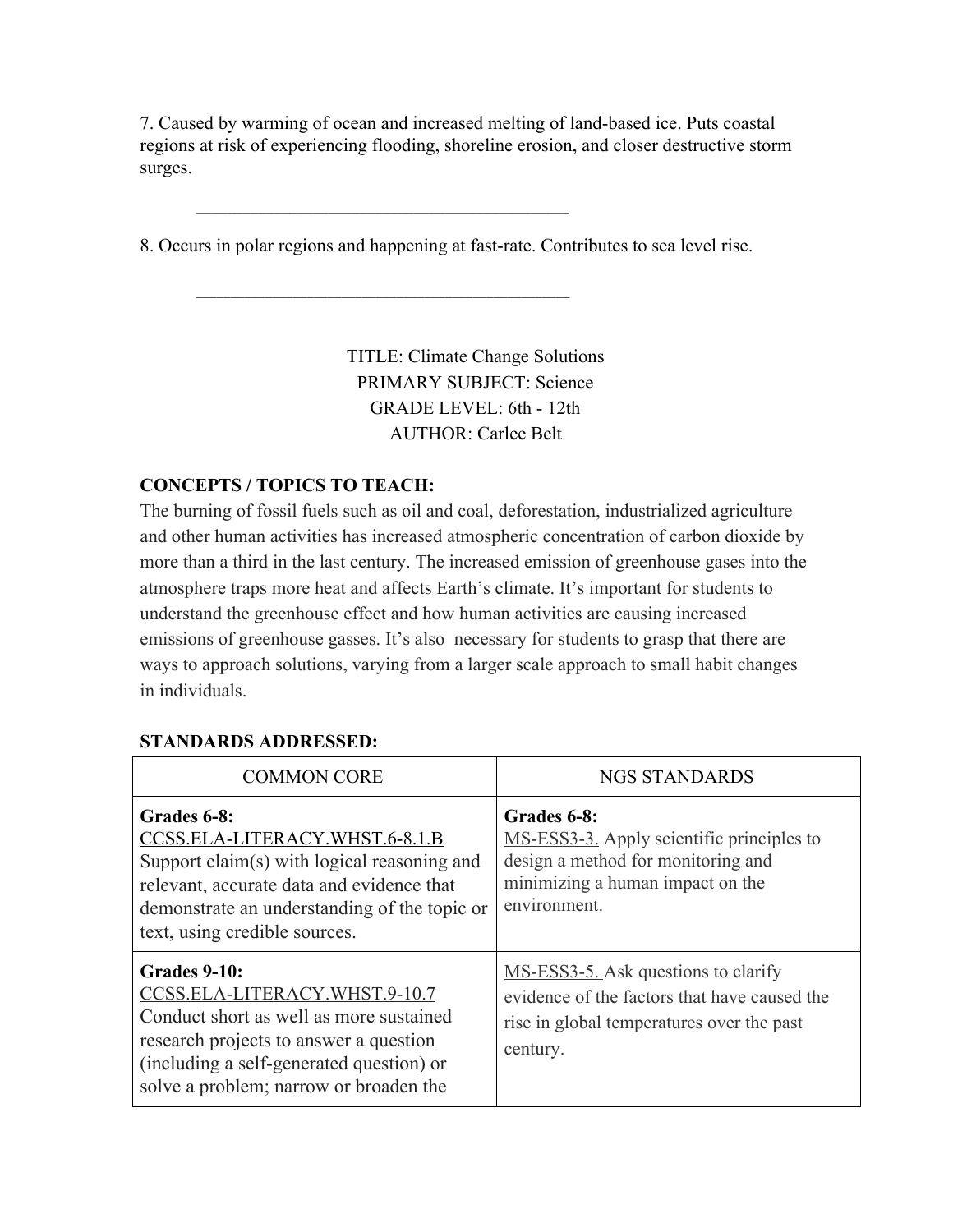| inquiry when appropriate; synthesize<br>multiple sources on the subject,<br>demonstrating understanding of the subject<br>under investigation.                                                                                                               |                                                                                                                                                  |
|--------------------------------------------------------------------------------------------------------------------------------------------------------------------------------------------------------------------------------------------------------------|--------------------------------------------------------------------------------------------------------------------------------------------------|
| <b>Grades 11-12:</b><br>CCSS.ELA-LITERACY.WHST.11-12.2.E<br>Provide a concluding statement or section<br>that follows from and supports the<br>information or explanation provided (e.g.,<br>articulating implications or the significance<br>of the topic). | <b>Grades 9-12:</b><br>HS-ESS3-4. Evaluate or refine a<br>technological solution that reduces impacts of<br>human activities on natural systems. |

# **General Goal(s):**

Introduce students to the human factors that drive climate change. Acquaint students with the causes of rising emissions and how it's connected to human activity. Establish understanding of effective strategies and conservation techniques that reduce our contribution to climate change.

## **Specific Objectives:**

Students will review the scientific method and create a hypothesis around effective solutions for climate change, then use art to explain their hypothesis. This activity with allow students to utilize skills in critical thinking, research, solution oriented learning, literacy and vocabulary development and art.

## **Required Materials:**

- Access to computer or tablet
- Climate Change Reflection Handout
- Activity Instruction Handout

## **Websites for Student Research:**

- <https://climate.nasa.gov/causes/>
- [https://climate.nasa.gov/solutions/](https://climate.nasa.gov/solutions/adaptation-mitigation/)

## **Anticipatory Set (Lead in):**

- Q: Ask students how scientists test an idea?
- A: The scientific method
- Q: Ask students to review the steps in the scientific method
- A: Make an observation, form a hypothesis, experiment, record data, make a conclusion.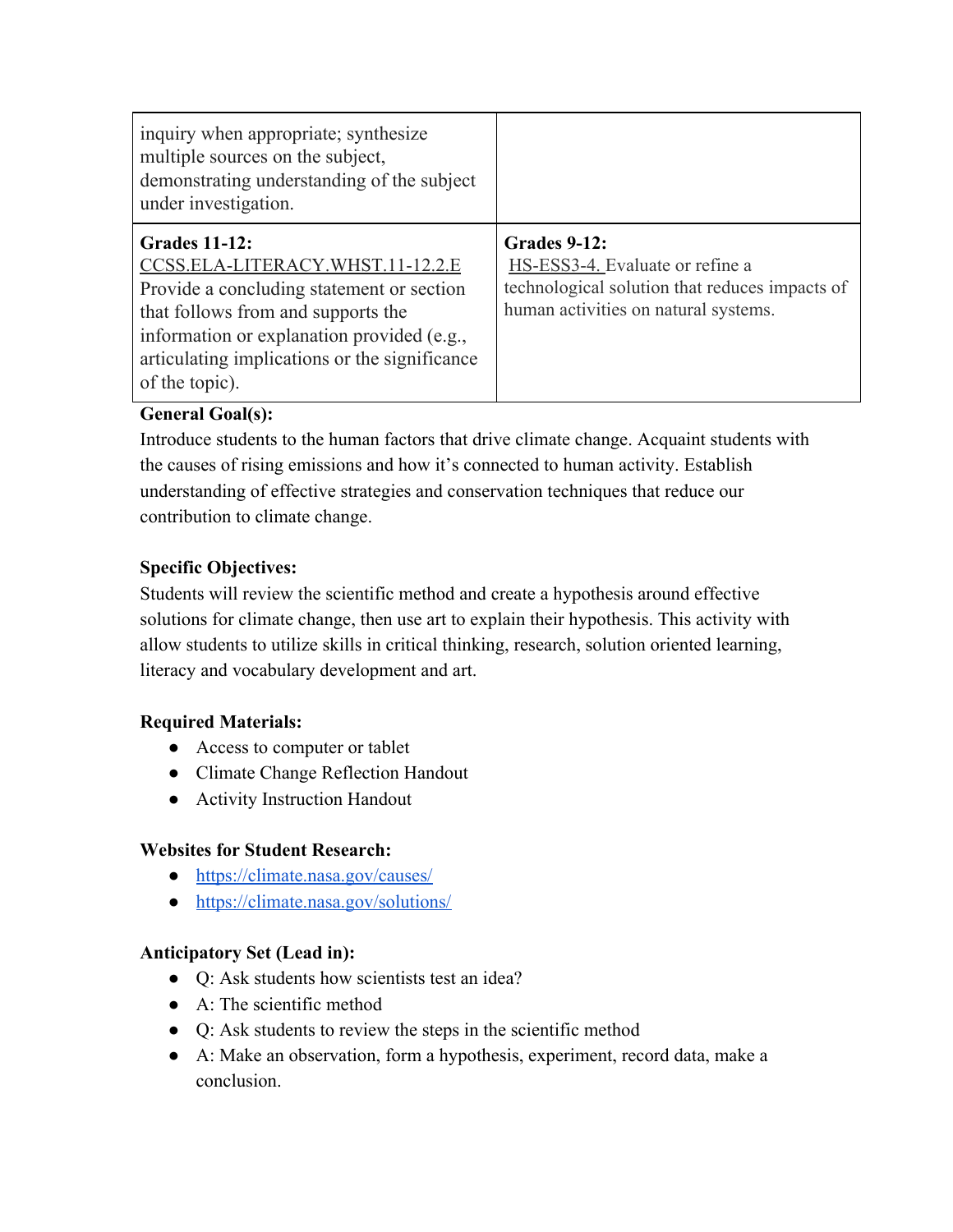- Q: Ask students if the following statement is a good scientific hypothesis: "Captivity makes killer whales go crazy."
- A: No because "crazy" is a subjective standard. How could this statement be tested using controls and variables?
- Q: Ask students to offer examples of a sound scientific hypothesis (remember it must be an idea that can be tested).
- A: whatever ideas syudents offer, ask them to describe how they would test that idea, and discuss what it actually means when something is "testable".
- Q: Ask students to make an observation about climate change
- A: Human activities are impacting the climate, more carbon dioxide is being released into the atmosphere, the greenhouse effect traps more heat, ect (answers will vary)
- RESOLVE: Scientists can and do use the scientific method to test possible solutions for climate change.

# **ACTIVITY**

After reviewing the causes of our changing climate and discussing effective strategies and solutions for combating climate change, students will develop a hypothesis (remind students that a hypothesis is a testable idea) then creatively represent it using an art medium of their choice, (drawing, model, song, magazine article, video, ect.).

Using the websites listed above, students can research current approaches that have been already taken to inspire their own hypotheses. If there are similar hypotheses presented in class (at teacher's discretion) students can combine and work together in teams to create their solution.

# **GLOSSARY OF LESSON TERMS**

- Greenhouse effect- When radiated heat from the sun is absorbed by greenhouse gases (water vapor, carbon dioxide, methane, chlorofluorocarbons, and nitrous oxide) which traps outgoing heat.
- Carbon dioxide (CO2)- A minor but very important component of the atmosphere, carbon dioxide is released through natural processes such as respiration and volcano eruptions and through human activities such as deforestation and burning fossil fuels. Humans have increased atmospheric CO2 concentration by more than a third since the Industrial Revolution began.
- Methane- A gas produced both through natural and human activities, including the decomposition of wastes in landfills, agriculture, and digestion and manure management associated with domestic livestock. Methane is a far more active greenhouse gas than carbon dioxide, but also one which is much less abundant in the atmosphere.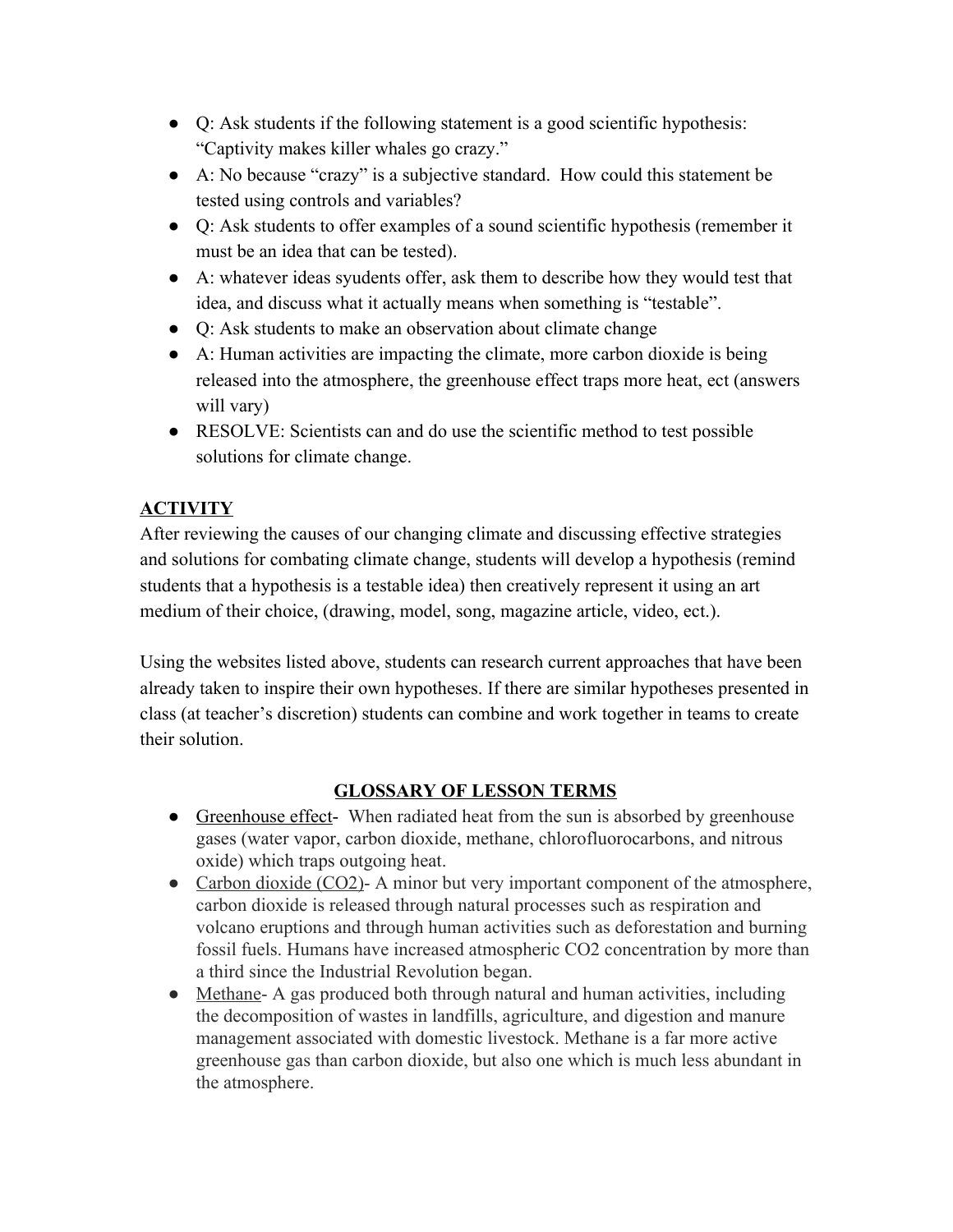- Nitrous oxide- A powerful greenhouse gas produced by soil cultivation practices, especially the use of commercial and organic fertilizers, fossil fuel combustion, nitric acid production, and biomass burning.
- Water vapor-The most abundant greenhouse gas, but importantly, it acts as a feedback to the climate. Water vapor increases as the Earth's atmosphere warms, but so does the possibility of clouds and precipitation, making these some of the most important feedback mechanisms to the greenhouse effect.
- Chlorofluorocarbons (CFCs)- Synthetic compounds entirely of industrial origin used in a number of applications, but now largely regulated in production and release to the atmosphere by international agreement for their ability to contribute to destruction of the ozone layer. They are also greenhouse gases.
- Unsustainable resource: a resource that is not able to be maintained at the current rate or level
- Sustainable resource- a resource this is able to be maintained at a certain rate or level

# **Plan for Independent Practice:**

- Encourage students to record their behaviors that contribute to climate change over a weeks time and discuss how to make habit changes as individuals and as a class to positively affect the environment.
- Challenge students to come up with a campaign advising other students about how to reduce the carbon footprint of their school.
- Ask students to research the "6th major extinction" and discuss how animals are affected by climate change.
- Challenge students to write a short persuasive paper on why they believe their hypothesis would be effective in combating climate change.

## **Suggested Reading:**

Have students learn how to calculate their carbon footprint: **<https://www.carbonfootprint.com/calculator.aspx>**

Informative article on how the shipping industry will reduce its carbon footprint: **[http://www.climatechangenews.com/2018/04/13/shipping-halve-carbon-footprint-20](http://www.climatechangenews.com/2018/04/13/shipping-halve-carbon-footprint-2050-first-sector-wide-climate-strategy/) [50-first-sector-wide-climate-strategy/](http://www.climatechangenews.com/2018/04/13/shipping-halve-carbon-footprint-2050-first-sector-wide-climate-strategy/)**

New Yort Times: How to Reduce Your Carbon Footprint: **[https://www.nytimes.com/guides/year-of-living-better/how-to-reduce-your-carbon-f](https://www.nytimes.com/guides/year-of-living-better/how-to-reduce-your-carbon-footprint?campaignId=74XU8) [ootprint?campaignId=74XU8](https://www.nytimes.com/guides/year-of-living-better/how-to-reduce-your-carbon-footprint?campaignId=74XU8)**

Georgetown University's hints to reduce the carbon footprint: <https://sustainability.georgetown.edu/getinvolved/thingsyoucando>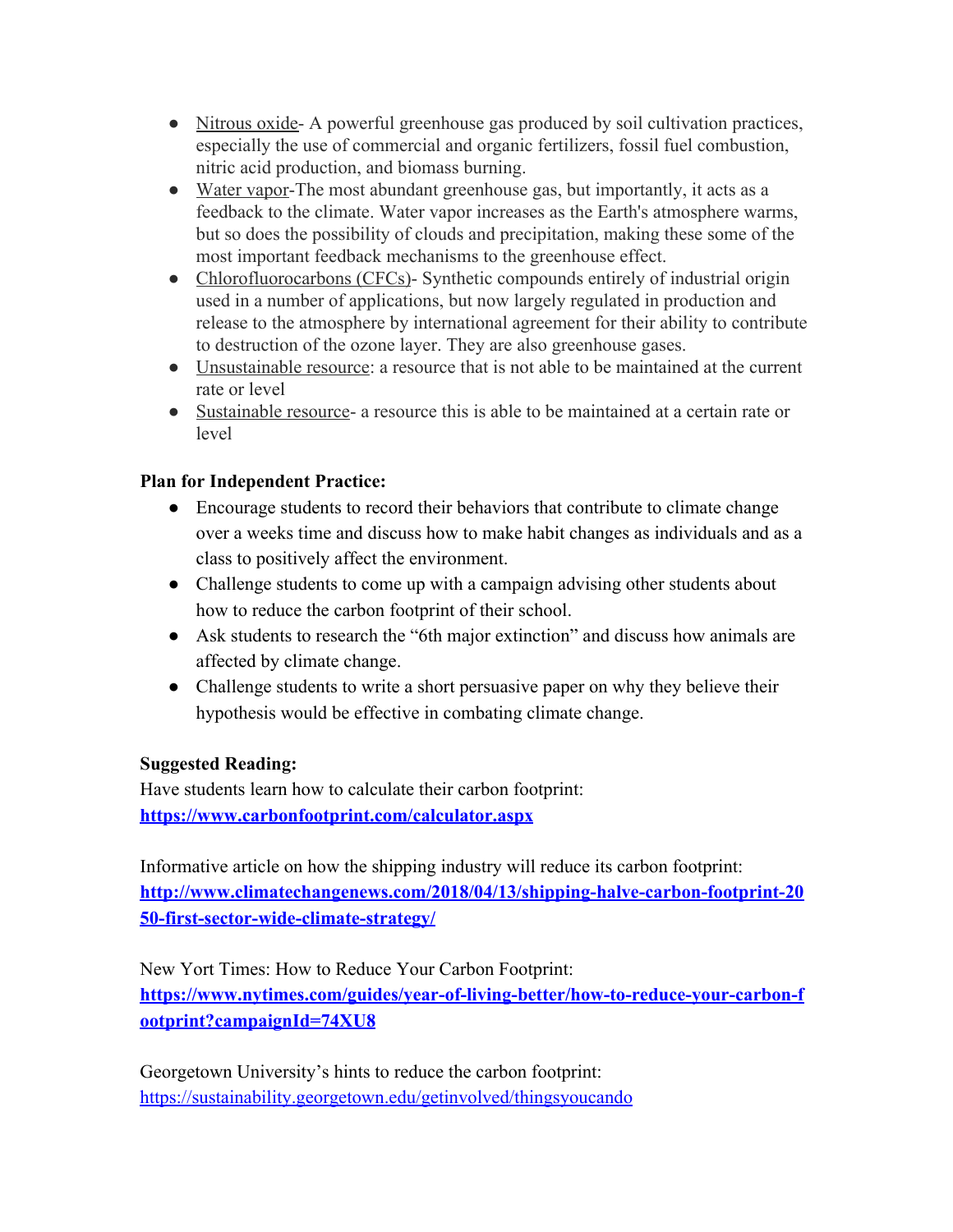Interesting video short on the matter of ocean acidification: **<https://www.youtube.com/watch?v=5cqCvcX7buo>**

**Potential Connections to Other Subjects:**

Art: drawing, design, graphics Language: vocabulary development, scientific writing, literacy Ecology: basic biology, ecosystem connections

**NAME:\_\_\_\_\_\_\_\_\_\_\_\_\_\_\_\_\_\_\_\_\_\_\_\_\_\_\_\_\_\_\_\_\_**

**DATE: \_\_\_\_\_\_\_\_\_\_\_\_\_\_\_\_\_\_\_\_\_\_\_\_\_\_\_\_\_\_\_\_\_**

# **CLIMATE CHANGE REFLECTION**

- 1. What is an unsustainable resource? Give 2 examples.
- 2. What is a sustainable resource?
- 3. List two strategies the United States is using to combat climate change:

4. Do you personally contribute to climate change? How?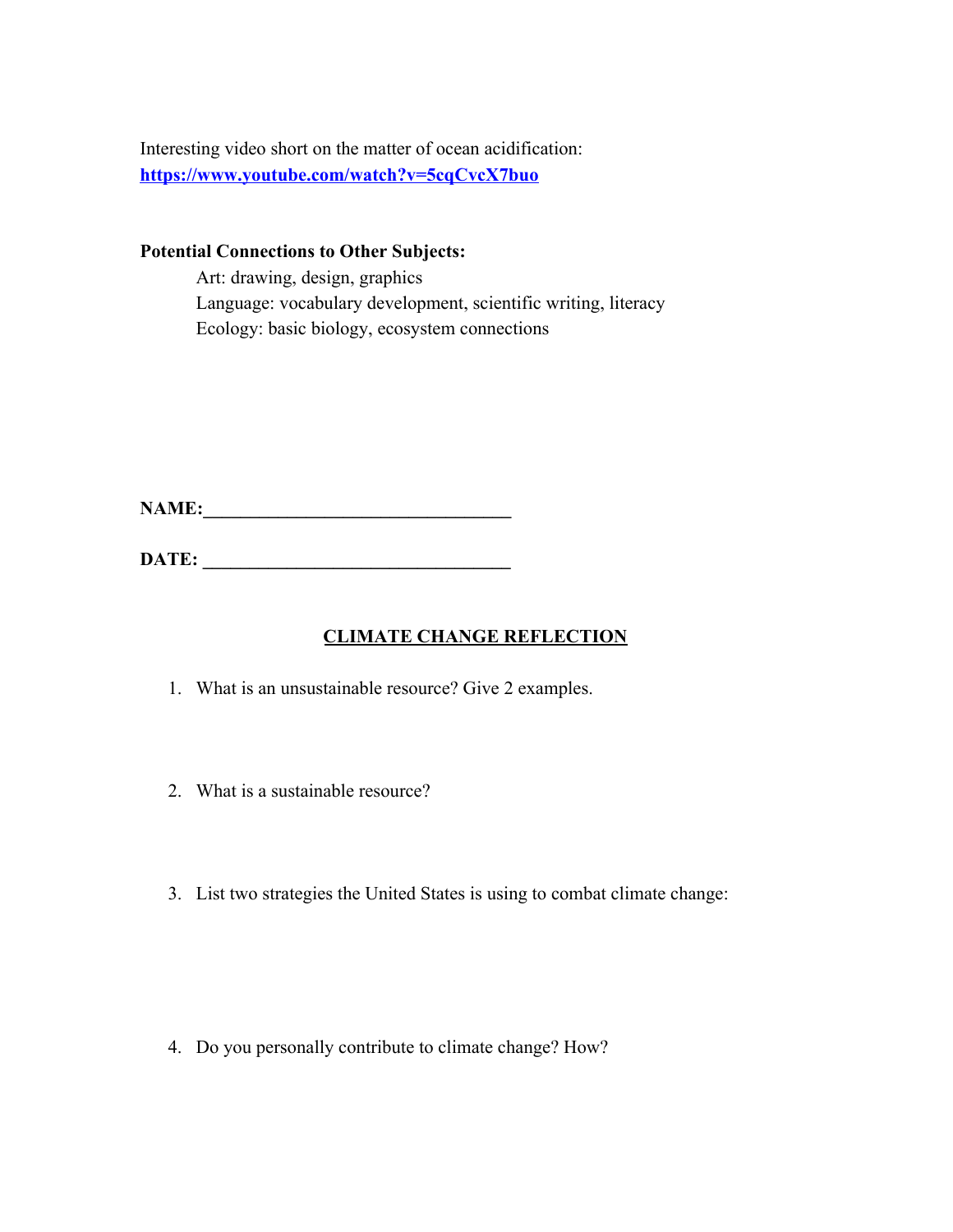5. List 5 small things you can do to help fight climate change:

6. Now list 3 big ideas(project, law, model, ect) that could help fight climate change:

#### **Name:**

#### **ACTIVITY INSTRUCTIONS**

Choose one idea and form a hypothesis (a testable idea) on how the idea is an effective strategy in combating climate change:

Hypothesis:

After forming a hypothesis that is based in science and logic, think about how you will creatively represent your idea. Make a video, write a song/rap, paint or draw and model, write a magazine article or use any other form of art to bring your hypothesis to life.

Must include (either directly in presentation or written separately)

• An in depth description of hypothesis (Introduction)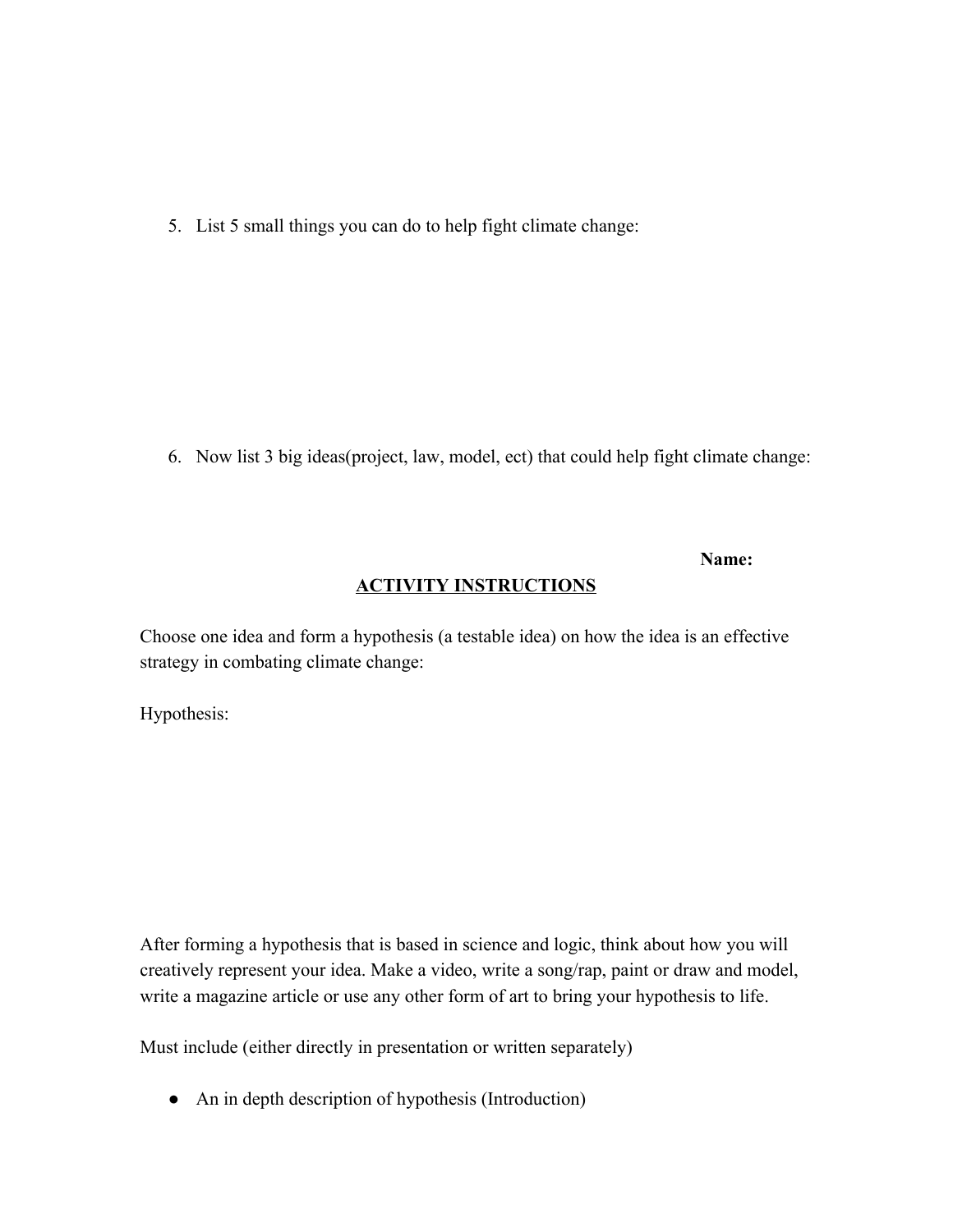- Why you thought of it, what influenced or inspired you?
- How it addresses climate change, be specific!
- Using the scientific method how could be tested or experimented? What would it require and who would be involved?
- Conclusion

**TITLE: Weather Where You Live PRIMARY SUBJECT: Science GRADE LEVEL: 6th - 12th AUTHOR: Carlee Belt**

#### **CONCEPTS / TOPICS TO TEACH:**

Studying weather data is important as it helps us establish future climate expectations. It's also important to note that weather and climate differ. Weather is what you see outside on any particular day and is recorded over short periods of time. Climate is the average of such weather recorded over relatively long periods of time. Collecting weather data helps us understand our changing climate

#### **STANDARDS ADDRESSED:**

| <b>COMMON CORE</b>                                                                                                                                                                                                                                 | <b>NGS STANDARDS</b>                                                                                                                                                    |
|----------------------------------------------------------------------------------------------------------------------------------------------------------------------------------------------------------------------------------------------------|-------------------------------------------------------------------------------------------------------------------------------------------------------------------------|
| Grades 6-8:<br>CCSS.ELA-LITERACY.RST.6-8.7 Integrate<br>quantitative or technical information<br>expressed in words in a text with a version of<br>that information expressed visually (e.g., in a<br>flowchart, diagram, model, graph, or table). | Grades 6-8:<br>MS-ESS2-5. Collect data to provide evidence<br>for how the motions and complex interactions<br>of air masses result in changes in weather<br>conditions. |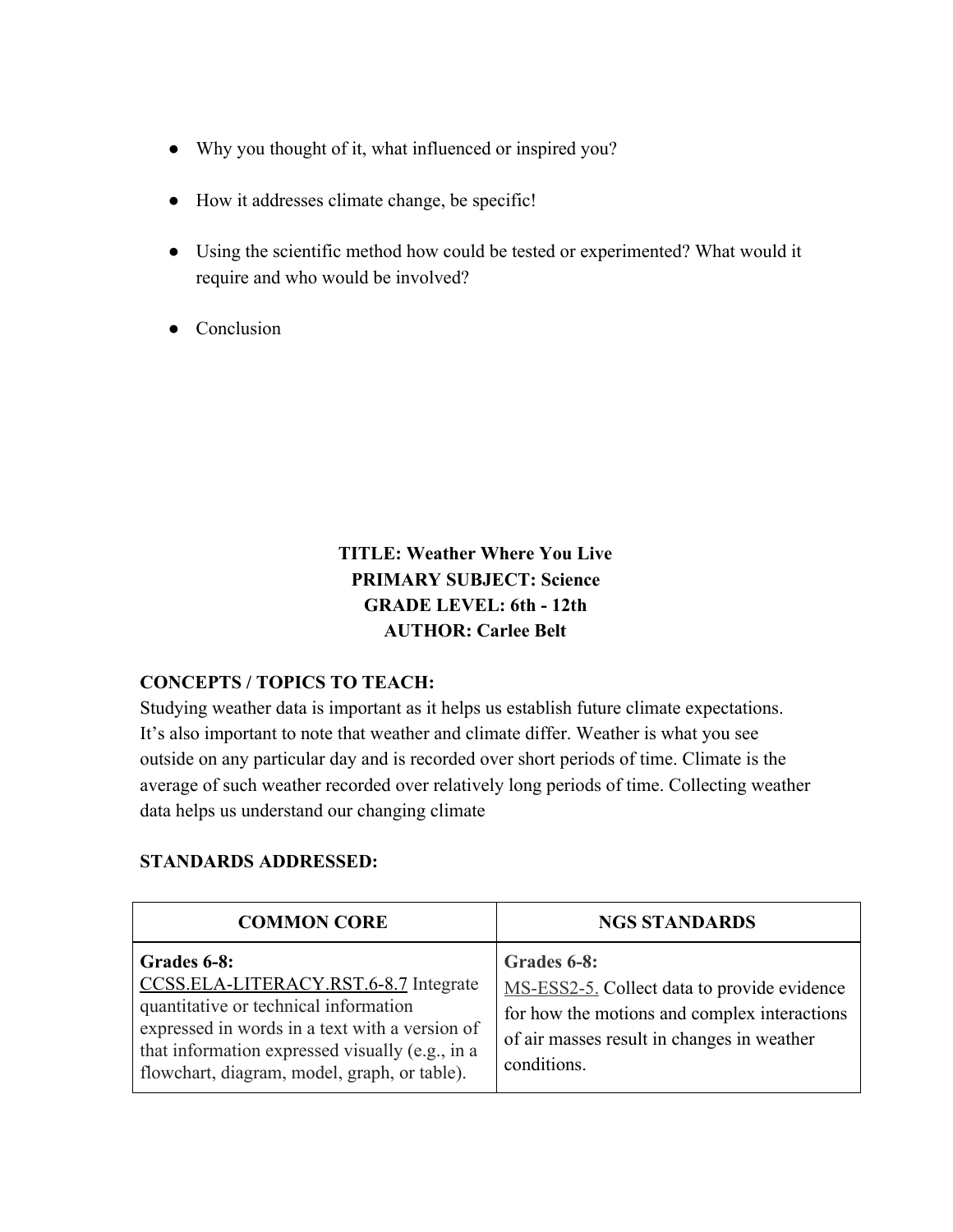| Grades 9-10:<br>CCSS.ELA-LITERACY.RST.9-10.7<br>Translate quantitative or technical information<br>expressed in words in a text into visual form<br>(e.g., a table or chart) and translate<br>information expressed visually or<br>mathematically (e.g., in an equation) into<br>words. | Grades 9-12:<br>HS-ESS2-4. Use a model to describe how<br>variations in the flow of energy into and out<br>of Earth's systems result in changes in<br>climate. |
|-----------------------------------------------------------------------------------------------------------------------------------------------------------------------------------------------------------------------------------------------------------------------------------------|----------------------------------------------------------------------------------------------------------------------------------------------------------------|
| <b>Grades 11-12:</b><br>CCSS.ELA-LITERACY.RST.11-12.4<br>Determine the meaning of symbols, key<br>terms, and other domain-specific words and<br>phrases as they are used in a specific scientific<br>or technical context relevant to grades 11-12<br>texts and topics.                 |                                                                                                                                                                |

## **General Goal(s):**

Have students differentiate between weather and climate and acquaint them with ways to accurately record weather patterns over a week's time.

#### **Specific Objectives:**

This activity will familiarize students with data collecting and graphing techniques. Students will engage in group work, utilize investigative research skills, and present data to the class to be compared.

#### **Required Materials:**

- Access to computer or tablet
- Daily weather data chart (provided)
- [Weather.com](https://weather.com/)

#### **Anticipatory Set (Lead in):**

- Q: Ask students to tell you about today's weather.
- A: Answers will vary
- Q: Ask students to tell you what they think about when describing the daily weather.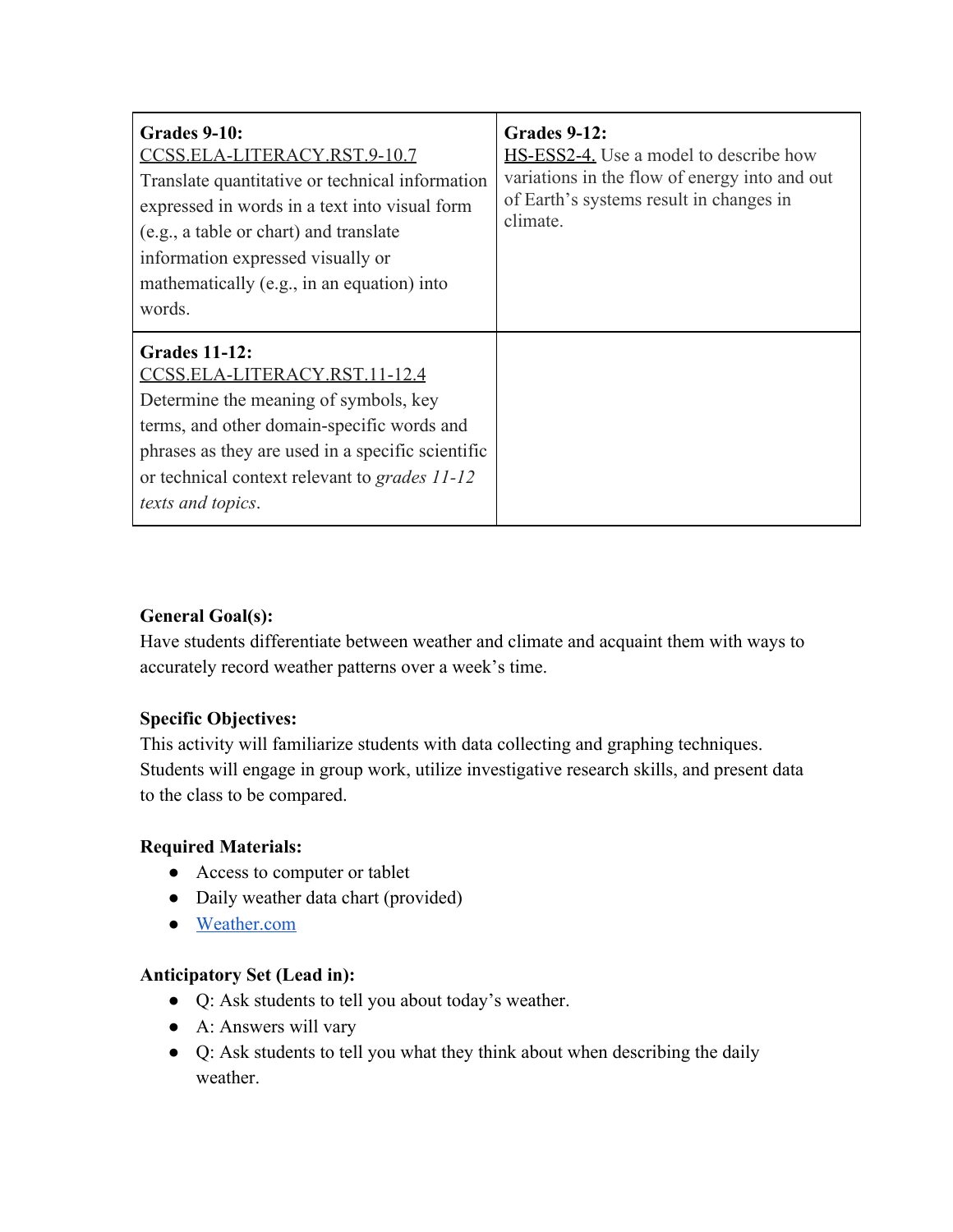- A: Answers should involve things like daily temperatures, clouds (cloud cover), rain/snow (precipitation), wind, ect.
- Q: Ask students to consider how the climate is studied.
- A: Answers should include things like studying the weather and recording data.
- RESOLVE: Weather and climate are different. Weather is short term, recorded daily, and what you see outside on any given day. Climate is the average of daily weather recorded and studied over long periods of time.

# **ACTIVITY**

Students, in small teams, will choose three towns from different areas of their home state and collect daily weather data over the course of one week (Monday-Sunday). Students will record daily high and low temperatures, precipitation (or % chance precipitation), cloud cover, wind speed/direction, and pressure. The activity instructions and chart handout provided can be printed so students are able to easily record daily observations (each group will need 3). After students have collected all data they will graph each category recorded over the week. A bar or line graph is suggested but teachers may use discretion to decide the type of graph would be best for their students. Each team will create a graph for temperature, precipitation, wind, could cover, and pressure. Each graph should include Monday-Friday and and all three towns, this will help acquaint students with multiple levels of data represented on one graph.

Note: Weather.com is the recommended site students can use to collect data but if using other sources, instruct students to remain consistent with where they collect their data.

# **WRAP UP**

- Compare the weather data recorded across the state and discuss how each group chose to record their daily data
- Discuss possible discrepancies that could have affected the data (ex: inconsistencies of where data was collected, if data was recorded at the beginning of the day versus the end of the day, ect.)
- Recap the difference between weather and climate

# **GLOSSARY OF LESSON TERMS**

- Weather- the state of the atmosphere with respect to wind, temperature, cloudiness, moisture, pressure, etc.
- Climate- the composite or generally prevailing weather conditions of a region, as temperature, air pressure, humidity, precipitation, sunshine, cloudiness, and winds, throughout the year, averaged over a series of years.
- Precipitation- the amount of rain, snow, hail, etc., that has fallen at a given place within a given period, usually expressed in inches or centimeters of water.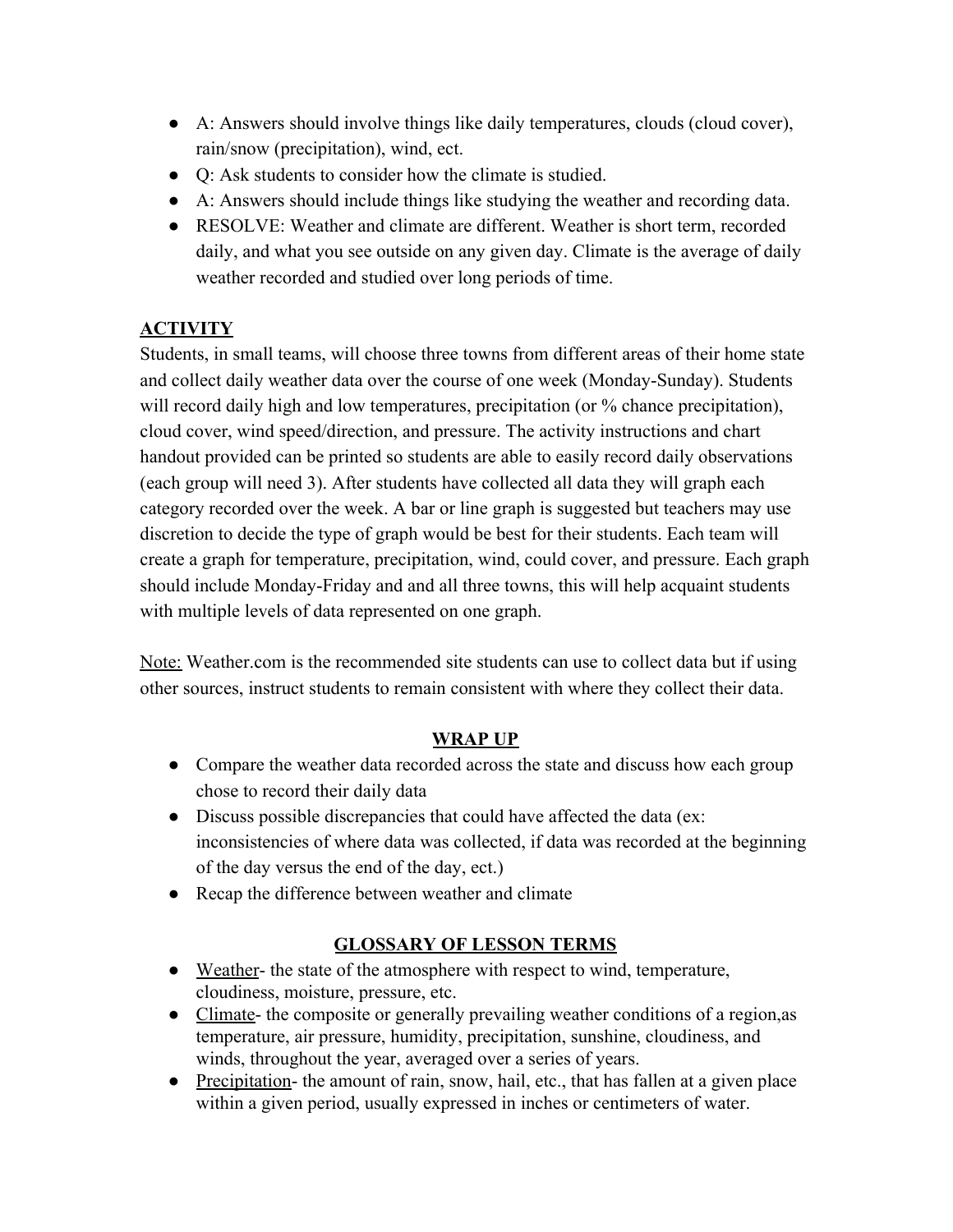- Atmospheric pressure- the force with which our atmosphere pushes down on a specific location on Earth.
- Barometer- the instrument that measures atmospheric pressure

#### **Plan for Independent Practice:**

- Ask students to research statewide averages from 20 years ago and write about how it compares to the collected class data
- Encourage students to think about why they experience the average weather they do in terms of their state's geographic location
- Ask students to do additional reading from suggested reading section and write a reflection about what they read

## **Suggested Reading:**

Weather for kids: **<http://weatherforkids.org/>**

National Weather Service: **<https://www.weather.gov/cae/justforkids.html>**

#### **Potential Connections to Other Subjects:**

Geography: physical features, earth's atmosphere, human activity Language: vocabulary development, scientific writing, literacy Meteorology: atmospheric effects on weather

## **ASSIGNMENT OUTLINE**

**WEATHER DESCRIPTION:** Here is where you will write general notes about today's weather including the date and the description of the weather (foggy, snowy, sunny, showers, storms, ect)

**HIGH/LOW TEMPS:** Write today's high and low recorded temperatures

**PRECIPITATION**: Precipitation moves moisture from the upper levels of the atmosphere to the lower levels and the surface, usually as rain or snow. If the average amounts of precipitation that fall changes the 30 year average either wetter or drier, that is a part of climate change. On the chart: record how many inches in rain or snow, if no rain or snow on this day record % chance of precipitation.

**WIND:** Without wind, weather would not exist. Wind allows water vapor and temperature variations to be moved from one area of the globe to another, creating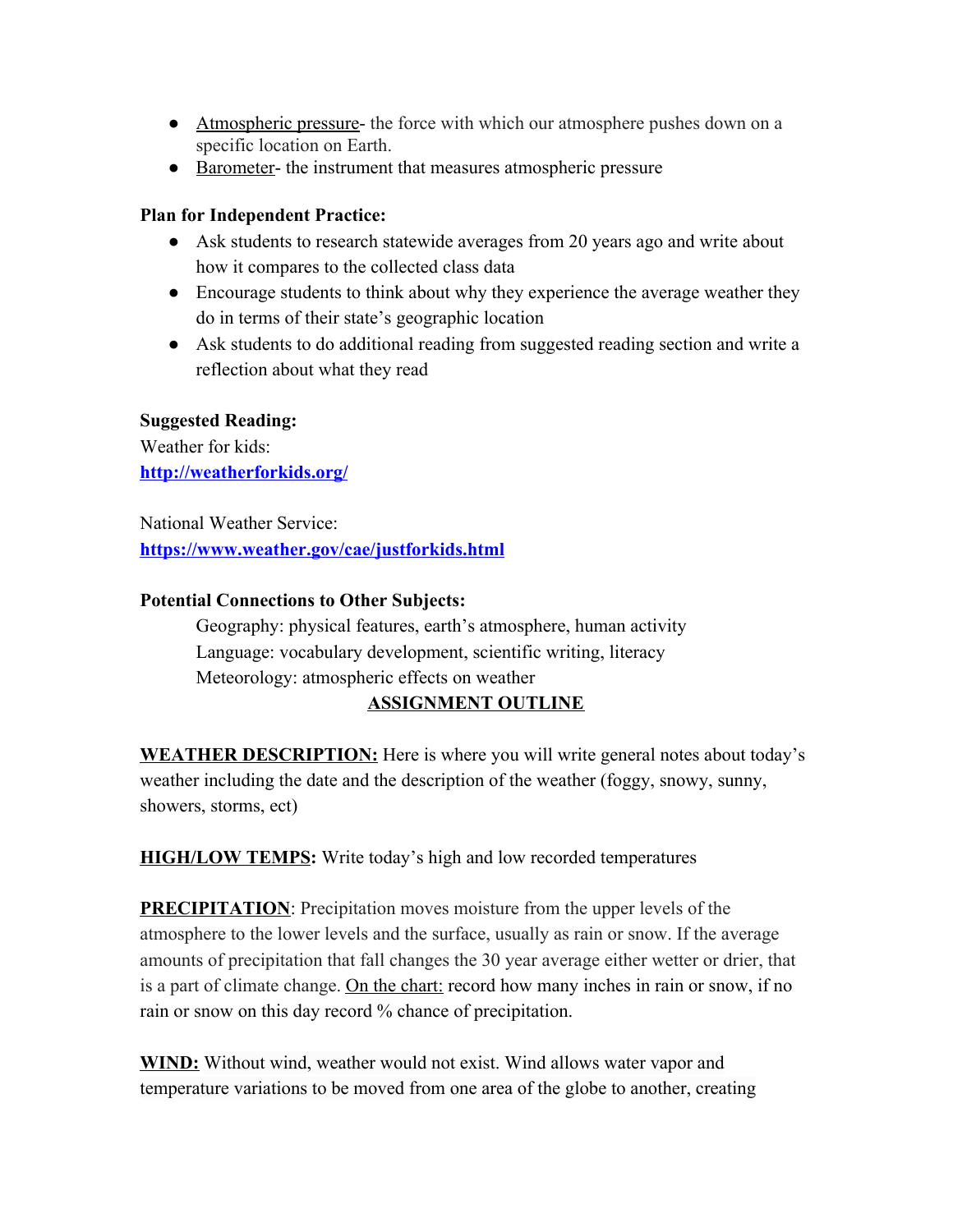weather variations within specific climate zones. On the chart: You will be recording wind speed and direction. Ex: "NW 22 mph" or "S 5mph"

**CLOUD COVER**: If skies are clear, more heat reaches the earth's surface, if it is cloudy some of the sun's rays are reflected off the cloud droplets back into space allowing less of the sun's energy to reach the earth's surface, which causes the earth to heat up more slowly. This leads to cooler temperatures. On the chart: write if it is cloudy, partly cloudy, or sunny

**PRESSURE:** A high pressure system is a dense air mass that is usually cooler and drier than the surrounding air. A low pressure system is a less dense air mass that is usually wetter and warmer than the surrounding air. On the chart: write daily pressure which will be represented as a number and an up or down arrow Ex: 30.2 in ↓ represents "Barometric pressure is 30.2 inches and falling," (Falling air pressure indicates that bad weather is coming, while rising air pressure indicates good weather.)

> Name: Town observing:

Daily Weather Observation Data

|  | <b>Monday</b><br><b>uesdav</b> | Wednesday | <b>Thursday</b> | Friday | Saturdav | <b>Sundav</b> |
|--|--------------------------------|-----------|-----------------|--------|----------|---------------|
|--|--------------------------------|-----------|-----------------|--------|----------|---------------|